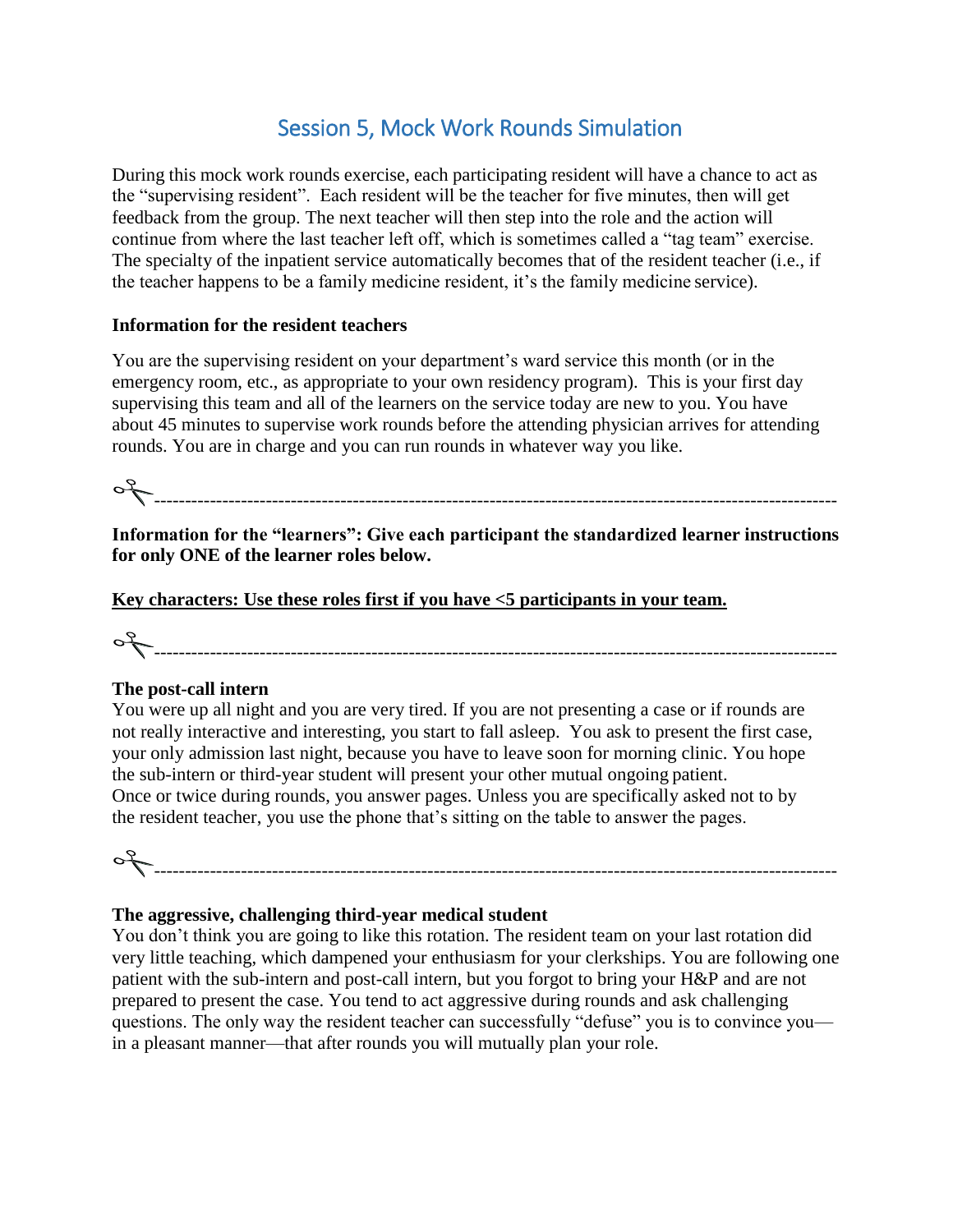#### **The quiet first-year medical student**

You are a shy, quiet student assigned to this ward service as part of your clinical preceptorship this year. You have absolutely no idea what you are supposed to do with the inpatient team. You may have received some written instructions from the preceptorship director, but if you did, you must have lost them. You don't speak unless spoken to and you try to slide through rounds without embarrassing yourself.

--------------------------------------------------------------------------------------------------------------

### **Additional characters: Also use these if you have 5-6 participants.**

--------------------------------------------------------------------------------------------------------------

#### **The intern carrying the service pager**

You are carrying the service pager this morning. It keeps going off. Unless you are specifically asked not to by the resident teacher, you use your mobile phone to answer several pages from nurses and others, unintentionally disrupting rounds. You have a couple of fairly straightforward patients to present today; neither is a new patient. No students have been assigned to follow either of your patients yet.

--------------------------------------------------------------------------------------------------------------

#### **The competent fourth-year medical student (sub-intern)**

You are following one ongoing patient with the post-call intern, and you present this patient when it seems appropriate. (You are not following the patient whom the post-call intern admitted last night.) You answer and ask some clinical questions if encouraged to do so during rounds, and you also spending time on your cell phone looking for evidence-based medicine tips. You are going into the resident teacher'sspecialty.

--------------------------------------------------------------------------------------------------------------

#### **The talkative second-year medical student**

You are a relatively talkative second-year student doing your clinical preceptorship. You are excited to be on this ward service but you don't have much idea of what is going on during rounds. You are not sure what you are supposed to be doing today unless the resident explains it to you. According to the preceptorship director, you are supposed to observe rounds and ask to get involved in doing an H&P.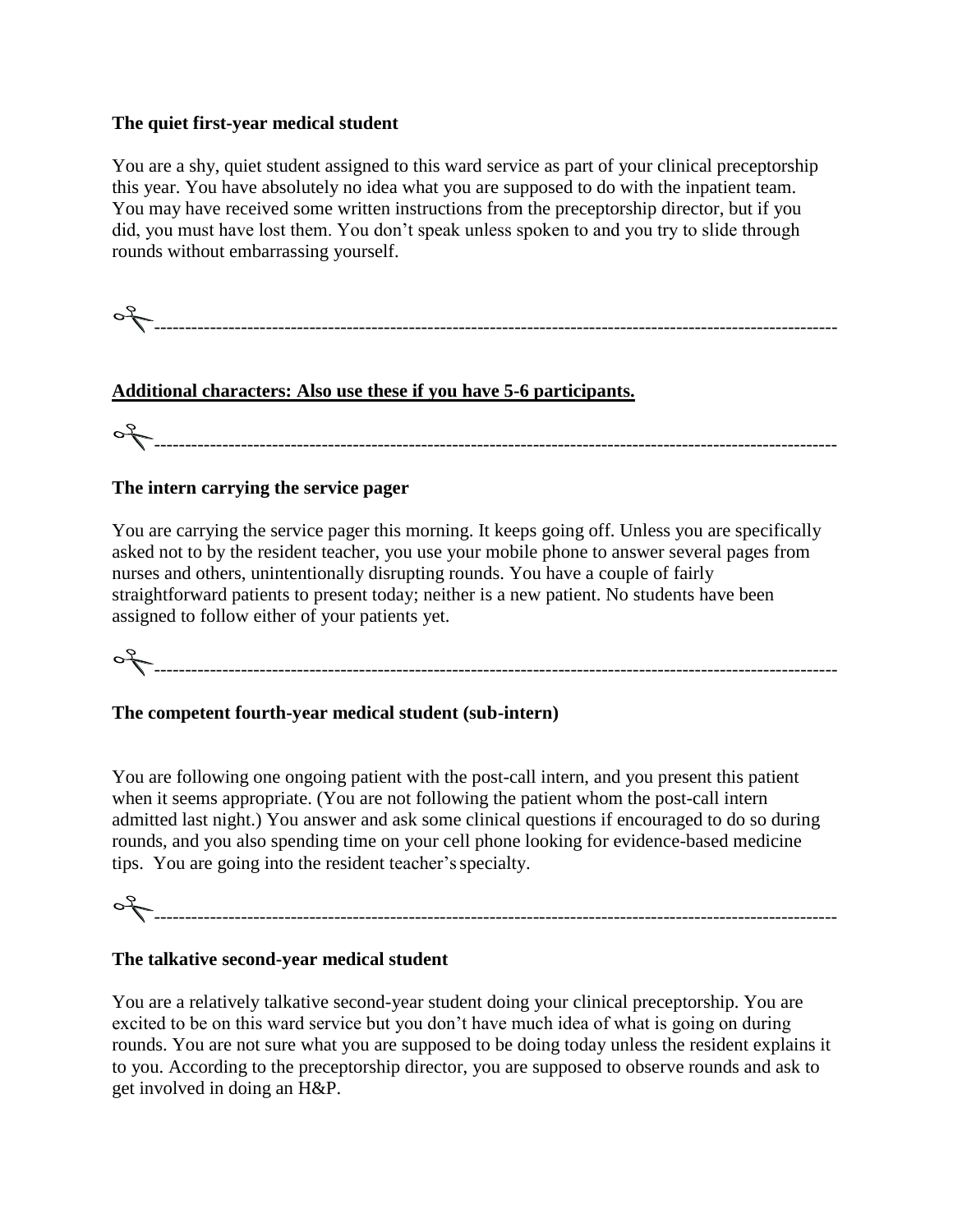# Checklist for Giving Feedback on Teaching Cases: Work Rounds

The "LMNOPQRST" approach to small group teaching

#### **Learners:**

|                                                                                                                                                  | 1. Did the resident teacher encourage all learners to participate actively in rounds?                |     |  |  |  |  |  |  |
|--------------------------------------------------------------------------------------------------------------------------------------------------|------------------------------------------------------------------------------------------------------|-----|--|--|--|--|--|--|
| Somewhat<br>N <sub>0</sub>                                                                                                                       |                                                                                                      | Yes |  |  |  |  |  |  |
| 2. Did s/he ask all learners to introduce themselves at the start of rounds?                                                                     |                                                                                                      |     |  |  |  |  |  |  |
| Somewhat<br>No.                                                                                                                                  | <u>Nes</u>                                                                                           |     |  |  |  |  |  |  |
| 3. Did s/he make the learners feel comfortable admitting their limitations?                                                                      |                                                                                                      |     |  |  |  |  |  |  |
| Somewhat<br>$\rule{1em}{0.15mm}$ No                                                                                                              | Yes                                                                                                  |     |  |  |  |  |  |  |
| Microskills:                                                                                                                                     |                                                                                                      |     |  |  |  |  |  |  |
| 4. Did the teacher use the five microskills of clinical teaching, including specific positive and<br>corrective feedback?                        |                                                                                                      |     |  |  |  |  |  |  |
| ______Somewhat<br>$\rule{1em}{0.15mm}$ No                                                                                                        |                                                                                                      | Yes |  |  |  |  |  |  |
| Needs:                                                                                                                                           |                                                                                                      |     |  |  |  |  |  |  |
| 5. Did your resident teacher ask if the learners had any goals for rounds today or for further<br>learning later (self-directed learning needs)? |                                                                                                      |     |  |  |  |  |  |  |
| <b>No</b>                                                                                                                                        | _______Somewhat _________________Yes                                                                 |     |  |  |  |  |  |  |
| goals of the inpatient service?                                                                                                                  | 6. Did s/he explain his or her own goals for rounds in a learner-centered way, including the overall |     |  |  |  |  |  |  |
| Somewhat<br><b>No</b>                                                                                                                            | <u>New Yes</u>                                                                                       |     |  |  |  |  |  |  |
|                                                                                                                                                  | 7. Did s/he prioritize goals, effectively balancing learning goals with service goals?               |     |  |  |  |  |  |  |
| <b>Somewhat</b><br><b>Single Street</b> No                                                                                                       | <b>Paradox</b> Yes                                                                                   |     |  |  |  |  |  |  |
| Organization:                                                                                                                                    |                                                                                                      |     |  |  |  |  |  |  |
|                                                                                                                                                  | 8. Did the resident skillfully organize the teaching session?                                        |     |  |  |  |  |  |  |
| No No Comewhat No Nes                                                                                                                            |                                                                                                      |     |  |  |  |  |  |  |
|                                                                                                                                                  | 9. Was the session paced well without dragging out or seeming rushed?                                |     |  |  |  |  |  |  |
| Somewhat<br>No                                                                                                                                   |                                                                                                      | Yes |  |  |  |  |  |  |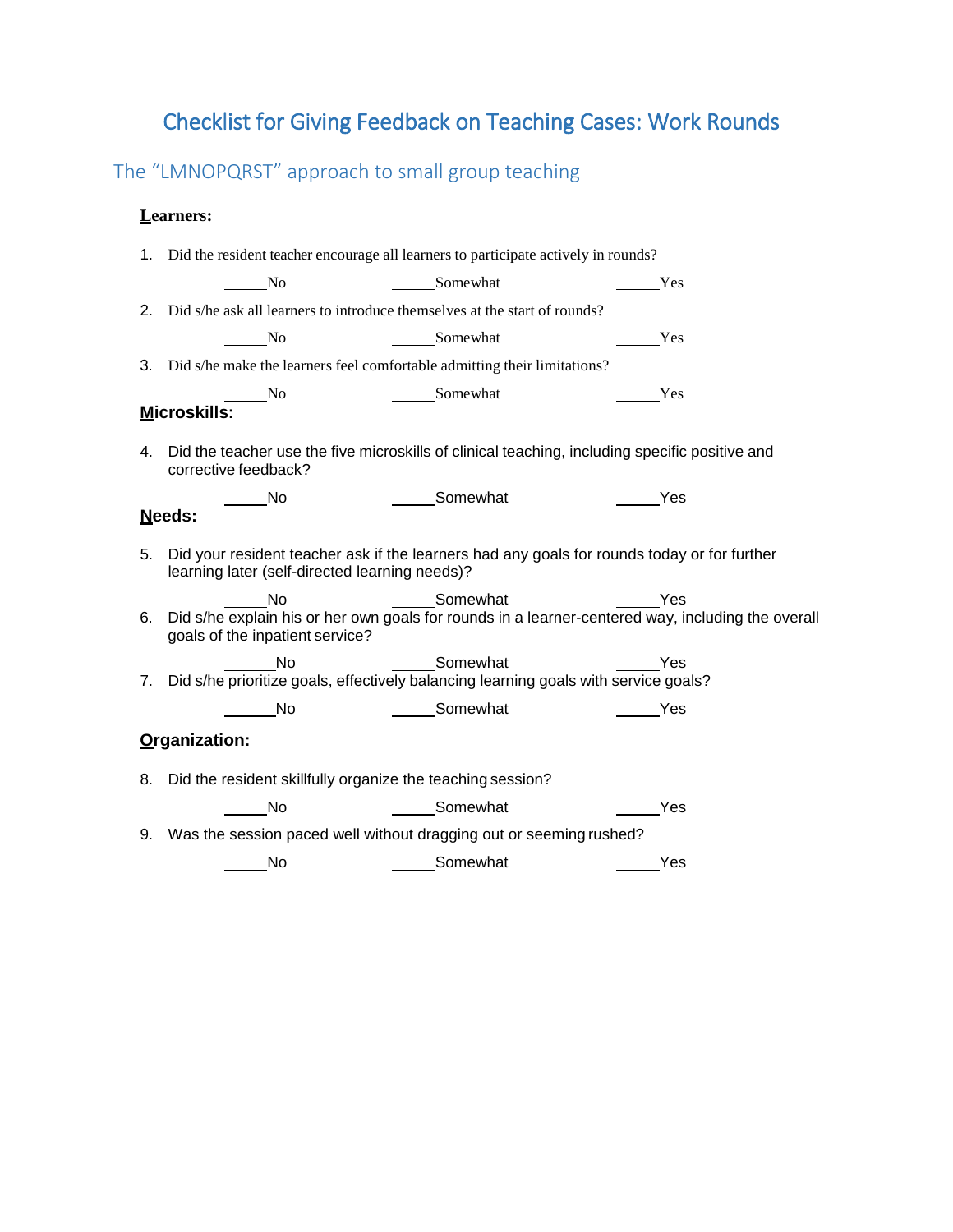| 10. Did s/he discourage external interruptions (e.g., asking team members to limit phone calls and<br>not use the phone in the room)?       |                                    |                                                                                                         |  |  |  |  |  |
|---------------------------------------------------------------------------------------------------------------------------------------------|------------------------------------|---------------------------------------------------------------------------------------------------------|--|--|--|--|--|
|                                                                                                                                             |                                    |                                                                                                         |  |  |  |  |  |
|                                                                                                                                             |                                    |                                                                                                         |  |  |  |  |  |
|                                                                                                                                             |                                    |                                                                                                         |  |  |  |  |  |
| in No                                                                                                                                       | Somewhat                           | <b>Paradox</b> Yes                                                                                      |  |  |  |  |  |
| <b>Presentations:</b><br>patients and ongoing patients)?                                                                                    |                                    | 13. Did the resident teacher set and reinforce guidelines for presentations (how to present new         |  |  |  |  |  |
| No                                                                                                                                          | Somewhat                           | $\frac{1}{\sqrt{1-\frac{1}{2}}}$ Yes                                                                    |  |  |  |  |  |
| 14. Did s/he encourage the team to listen to each presentation without interrupting?                                                        |                                    |                                                                                                         |  |  |  |  |  |
| <b>No.</b>                                                                                                                                  | Somewhat                           | <b>Example ST</b>                                                                                       |  |  |  |  |  |
| <b>Questions:</b>                                                                                                                           |                                    |                                                                                                         |  |  |  |  |  |
| Recall:                                                                                                                                     |                                    | 15. Did the resident teacher ask helpful "recall questions" to probe the learners' knowledge base?      |  |  |  |  |  |
|                                                                                                                                             | No Somewhat Ness                   |                                                                                                         |  |  |  |  |  |
| <b>Synthesis:</b><br>16. Did the teacher ask "synthesis questions" to probe the learners' ability to analyze and<br>synthesize information? |                                    |                                                                                                         |  |  |  |  |  |
| No<br>17. Did s/he ask learners for a plan for the patient's problems?                                                                      | Somewhat                           | $\rule{1em}{0.15mm}$ Yes                                                                                |  |  |  |  |  |
| $\frac{1}{\sqrt{1-\frac{1}{2}}}$ No                                                                                                         | ______Somewhat ________________Yes |                                                                                                         |  |  |  |  |  |
| Teaching:<br>resources, conversations with consultants)?                                                                                    |                                    | 18. Did s/he encourage learners to explore specific learning resources (e.g., texts, articles, computer |  |  |  |  |  |
| <b>No</b><br>19. Did s/he tailor learning resources to the learners' particular needs?                                                      | Somewhat                           | Yes                                                                                                     |  |  |  |  |  |
| No.                                                                                                                                         | Somewhat                           | Yes                                                                                                     |  |  |  |  |  |